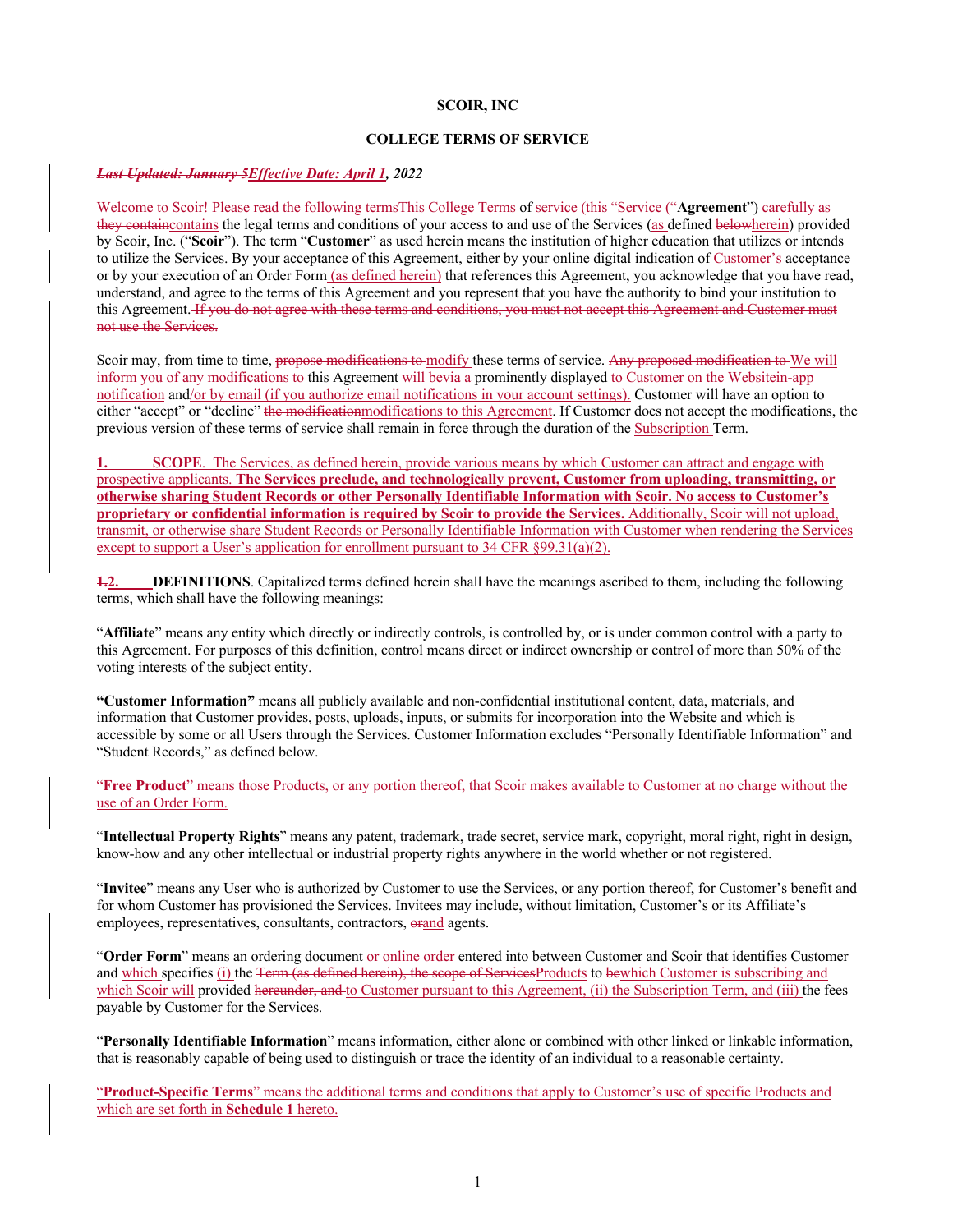"**Products**" means Scoir's web-based software applications, tools, features, and utilities set forth in **Schedule 1** hereto that are developed, operated, and maintained by Scoir, including hosting and other ancillary products and services.

"**Scoir Content"** means all information, data, text, messages, software, sound, music, video, photographs, graphics, images, and tags incorporateincorporated into the Website by Scoir and accessible by all Users.

"**Services**" means the student engagement and enrollment services, as further described in Section , which are developed, operated, and maintained by Scoir andProducts to which Customer has subscribed under anpursuant to one or more Order FormForms, or which are made available to Customer as a Free Product, and which Scoir shall make available to Customer via the Website during the Subscription Term.

"**Student Records**" means all data and records that directly relate to a student or prospective student and that are maintained by an educational agency or institution, or a party acting for or on behalf of the agency or institution, including but not limited to grades, transcripts, standardized test scores, class lists, discipline files, progress reports, evaluations, and letters of recommendation.

"**Subscription Term**" means the period of time further defined in Section 7.1 during which this Agreement governgoverns the relationship between Scoir and Customer with respect to the Services, as further defined in Section...

"**User**" means any person or entity who creates a user account on the Website. Users include, but are not limited to, Customer and Invitees.

"**User-Generated Content**" means materials or content inputted into the Website by a User and which is accessible by some or all Users through the Services.

"**Website**" means the websiteonline application services available at **https://app.scoir.com** and, including any subdomain thereof, and all associated mobile applications.

#### **2.3. PROVISION AND USE OF THE SERVICES**

2.1. Description of Services. The Services provided by Scoir via the Website are intended to aid institutions of higher education in reaching and engaging with high school students to counsel them in their post-secondary pursuits and guide them through the college application process. The Services allow the Customer to, among other things: (i) maintain and publish to the Website a school profile containing content and data about its admissions process, student body enrollment, academic programs, student services, financial aid practices, and other non-confidential institutional information; (ii) schedule and promote information sessions and high school visits to attract and connect with prospective applicants; (iii) receive application-related materials from high schools; (iv) directly engage with high school counselors, and prospective applicants and their parents; and (v) access data to measure the effectiveness of initiatives related thereto.

3.1. Access to Services. During the Subscription Term, Scoir will provide Customer and its Invitees access to use the Services as described in this Agreement and all applicable Order Forms. Scoir reserves the right to provide some or all elements of the Services through third party service providers.

3.2. Additional Products. During the Subscription Term, Customer may add Products to the Services by placing an additional Order Form or, if available, by activating the additional Products from within Customer's Scoir account. This Agreement will apply to all additional Order Forms and additional Product activations.

2.1.3.3. Customer Use. Subject to the terms and conditions of this Agreement, Scoir grants Customer the non-exclusive, nontransferrable, non-sublicensable, worldwide right to access and use, and to grant Invitees access to use, the Services for Customer's own lawful and legitimate business or organizational purposes.

2.2.3.4. Use by Invitees. Customer acknowledges and agrees that it is solely responsible for (i) determining who is an Invitee; (ii) informing each Invitee that their use of the Services is subject to these Terms of Service; and (iii) controlling each Invitee's level of access to relevant portions of the Services.

3.5. Account Ownership. Customer shall, at all times during the Subscription Term, designate and have designated: (i) one Invitee as an "account owner" authorized to serve as primary liaison to Scoir for account-related communications; and (ii) no less than one Invitee as "account administrator" authorized to create accounts for and manage permissions of other Invitees.

3.6. Access Control. Customer shall take reasonable precautions to require its Invitees to secure usernames, passwords, and any other means of gaining access to the Services. Without limiting the foregoing, Customer agrees to not require Invitees to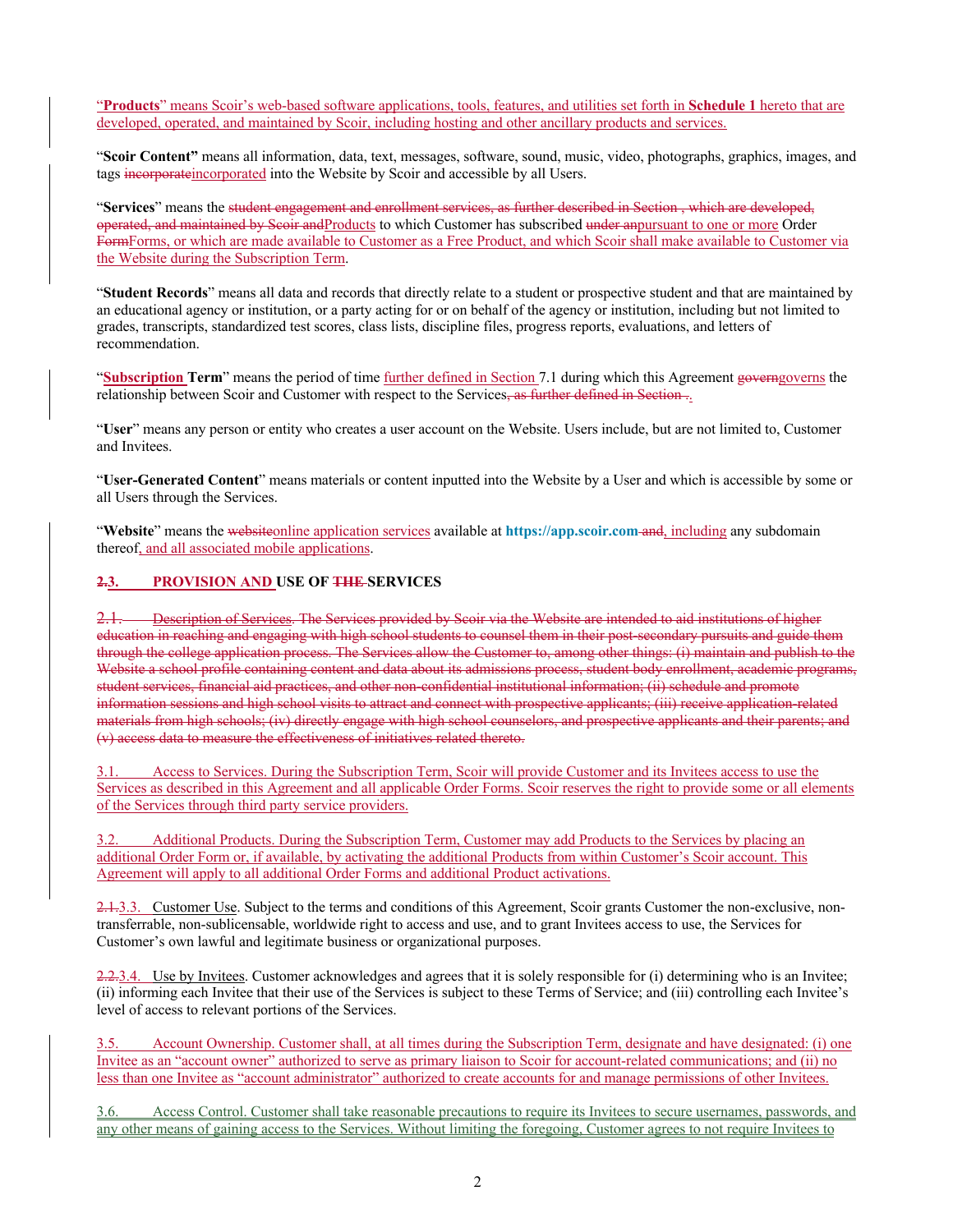disclose their passwords and will promptly revoke any Invitee's access to the Services following the termination of such Invitee's employment or engagement by Customer. Customer will promptly notify Scoir of any suspected unauthorized access to, or use of, the Services known to Customer.

3.7. Data Practices and Machine Learning. Scoir may monitor use of the Services by all Users and customers and use the information gathered in an aggregate and anonymized manner for machine learning and other purposes designed to improve the Services.

#### **3.1. SCOIR'S RESPONSIBILITIES**

2.2. Provision of Services. Subject to the terms of this Agreement, Scoir will make the Services available to Customer as more particularly described in any applicable Order Form. Each Order Form will (i) reference this Agreement, (ii) be incorporated by reference into this Agreement, and (iii) be subject to the terms and conditions of this Agreement.

3.1.3.8. Accuracy of Information. Scoir may, but is not obligated to, monitor or review User-Generated Content and Customer Information to ensure that it is not inappropriate, erroneous, defamatory, libelous, slanderous, obscene, or profane. If Scoir deems, at its sole discretion, any such User-Generated Content and Customer Information inappropriate, Scoir may remove such User-Generated Content and Customer Information from the Website, provided that Scoir promptly notifies Customer of any removal of its Customer Information. Notwithstanding the foregoing, Scoir will not be liable for the accuracy or appropriateness of any User-Generated Content, Customer Information, and Student Records. In addition, certain portions of the Services may enable Users to post reviews, make recommendations, or provide ratings. No review, recommendation, or rating provided within the Services shall be deemed to be either an endorsement by Scoir or an accurate statement of quality, competency, experience, or qualification pertaining to the subject matter thereof.

Technical Support. Scoir will provide Customer and its Invitees with technical support services reasonably necessary to ensure their continuous and optimal use of the Services offered hereunder.

1.1. FERPA Compliance. In the event that an educational agency or institution uploads or inputs into the Website any Student Records protected by The Family Educational Rights and Privacy Act of 1974 (FERPA), Scoir shall ensure, where applicable, that such educational agency or institution designates Scoir as a "School Official" pursuant to 34 CFR §99.31(a)(1)(i)(B) and that, in providing the Services, Scoir has a "legitimate educational interest" pursuant to 34 CFR  $\frac{299.7(a)(3)(iii)}{2}$ 

2.4. Data Practices and Machine Learning. Scoir may monitor use of the Services by all of our Users and customers and use the information gathered in an aggregate and anonymized manner for machine learning and other purposes designed to improve the Services.

3.2.1.1. Accessibility. Scoir shall use reasonable efforts to ensure that the Services maintain, at all times during the Term, compliance with all applicable federal and state laws and regulations providing for equally effective and substantially equivalent ease of use for persons with disabilities, including but not limited to those set forth in the Americans with Disabilities Act (ADA). The Web Content Accessibility Guidelines (WCAG) 2.0 Level AA shall be used to evaluate conformance of the Services with this Section .

Insurance. Without limiting Scoir's liability hereunder, Scoir shall, at its sole urance company having an A.M. Best Company financial strength rating of at least "A" and maintain throughout the Term the following or equivalent insurance policies with limits no less than:

Commercial general liability of \$1,000,000 per occurrence and \$2,000,000 aggregate

(b)(a) Professional liability of \$1,000,000 per occurrence and \$1,000,000 aggregate; and

 $(e)(a)$  Data breach liability of \$1,000,000 per occurrence and \$1,000,000 aggregate.

Scoir further agrees to provide, upon request, Customer with copies of current and valid certificates of insurance evidencing Scoir's compliance with the above insurance requirements.

2.6. Equal Opportunity. Scoir warrants that, in compliance with Titles VI and VII of the Civil Rights Act of 1964 and other federal laws and regulations, it does not and, during the continuance of this Agreement, shall not discriminate on the basis of race, ethnicity, national origin, sex, gender, age, religion, disability, or veteran status in any of its policies, practices, or procedures.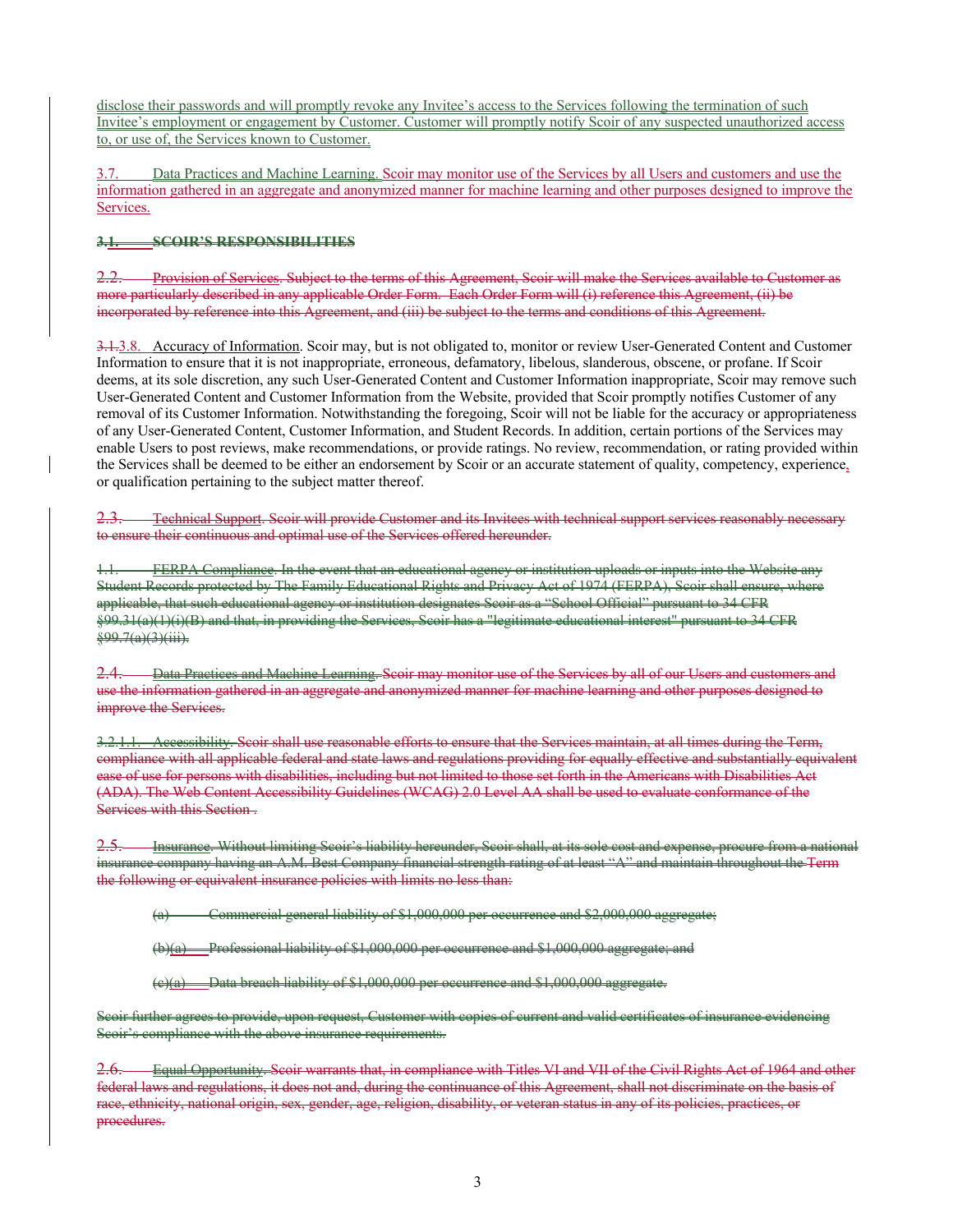## **3. CUSTOMER'S RESPONSIBILITIES**

3.3.1.1. Access Control. Customer shall take reasonable precautions to require its Invitees to secure usernames, passwords, and eass to the Services. Without limiting the foregoing, ese their passwords and will promptly revoke any Invitee's access to the Services following the termination of such Invitee's employment or engagement by Customer. Customer will promptly notify Scoir of any suspected unauthorized of, the Services know

3.1. Customer Information. Customer is responsible for any consents, notices, and permissions required for Scoir to receive and use Customer Information. Customer is solely responsible for any and all obligations with respect to the accuracy, quality, and legality of Customer Information.

-Student Records. If Customer elects to receive Student Records via the Services, Customer acknowledges that the ure of Student Records, including all Personally Identifiable Information contained therein application for enrollment pursuant to 34 CFR §99.31(a)(2). Customer represents and warrants that Customer and, if Customer provides any third-party access to Student Records, each of its designees will comply fully with the provisions of 34 CFR §99, extent applicable, in storing and safeguarding all Student Records it receives via the Services.

3.4.3.9. Restrictions of Use. When using the Services, Customer represents and warrants that it will not (and will use reasonable efforts to prohibit any Invitee to):

(a) attempt to gain unauthorized access to any Personally Identifiable Information of a User;

(b) attempt to undermine the security or integrity of the Website and the Services, and, where the Services are hosted by a third party, that third party's computing systems and networks;

(c) use, or misuse, the Services in any way which may impair or degrade the functionality of the Services or Website, or other systems used to deliver the Services, or impair or degrade the ability of any other User to use the Services or Website;

(d) attempt to gain unauthorized access to any portions of the Services other than those expressly provisioned pursuant to a valid Order Form;

(e) transmit via, or input into, the Website, anything that directly or indirectly (i) knowingly contains any viruses, worms or other malicious computer programming codes intended or likely to damage Scoir's or any User's system or data; (ii) may reasonably be deemed to be offensive to a preponderance of Users; (iii) is deceptive, defamatory, obscene, pornographic or unlawful; or (iv) infringes or misappropriates any Intellectual Property Rights of a third party;

(f) sublicense, lease, sell, resell, rent, loan, distribute, transfer or otherwise allow the use of the Services for the benefit of any unauthorized third party;

(g) access or use the Services to build a similar or competitive product or service; or

(h) attempt to modify, copy, adapt, create derivative works of, reproduce, disassemble, decompile or reverse engineer the Services or any computer programs used to deliver the Services or to operate the Website.

3.2. Communications. If Customer uses any communication tools available through the Website (such as a forum, chat room, or message center), Customer agrees only to use such communication tools for lawful, appropriate, and legitimate purposes. Customer must not use any such communication tool for posting or disseminating any material that is defamatory, libelous, or unrelated to the use of the Services.

#### **4. SCOIR'S RESPONSIBILITIES**

Accessibility. Scoir shall use reasonable efforts to ensure that the Services maintain, at all times during the Subscription Term, compliance with all applicable federal and state laws and regulations providing for equally effective and substantially equivalent ease of use for persons with disabilities, including but not limited to those set forth in the Americans with Disabilities Act (ADA). The Web Content Accessibility Guidelines (WCAG) 2.0 Level AA shall be used to evaluate conformance of the Services with this Section 4.1.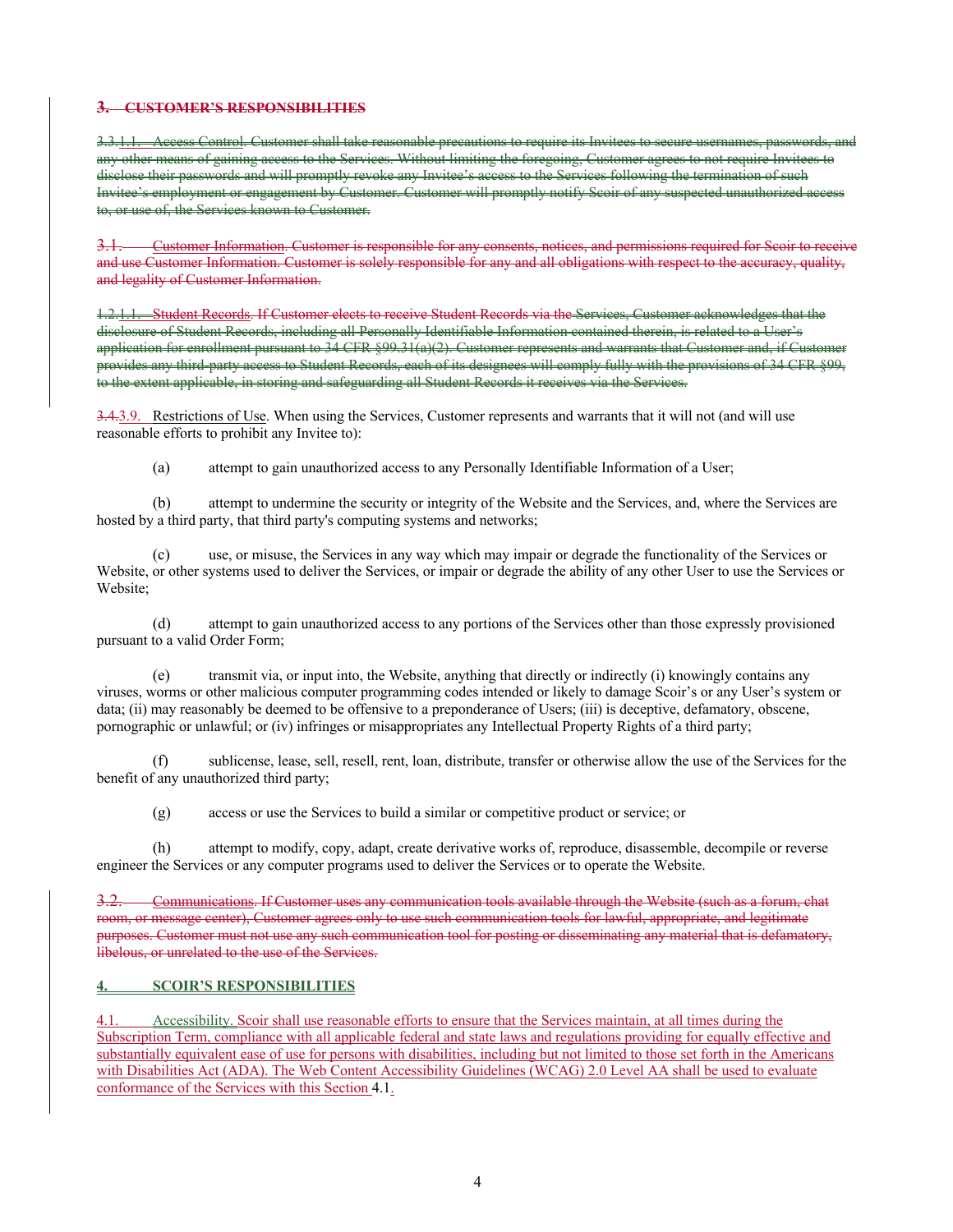4.2. Customer Support Services. Scoir agrees to support Customer and its Invitees in their use of the Services via Scoir's online self-service portal available at https://scoir.helpdocs.io and via email during customary business hours. Scoir will endeavor to use reasonable practices to respond to email support questions within one business day; in practice, Scoir's response times are generally faster. Scoir does not promise or guarantee any specific response time. Issues resulting from Customer's use of APIs or its modifications to code in the Services may be outside the scope of support services contemplated by this Section 4.2. Scoir will only provide support for integrations that are identified as being supported by Scoir. Scoir reserves the right, in its sole and reasonable discretion, to limit or deny access to support services to any User acting, or who has acted, in a way that results or has resulted in misuse of support or abuse of Scoir's support representatives.

Service Reliability. Subject to the terms and conditions of this Agreement, Scoir will use commercially reasonable efforts to make the Services generally available for use by Customer and its Invitees at any time, excluding planned downtime and any unavailability caused by circumstances beyond our reasonable control, including without limitation, acts of God, acts of government, floods, fires, earthquakes, civil unrest, acts of terror, strikes or other labor problems (other than those involving Scoir's own employees), Internet service provider failures or delays, denial of service attacks, or any other force majeure event or factors. Scoir acknowledges that Customer may consider a failure to reasonably meet its service reliability commitments to be a material breach of this Agreement. Accordingly, and notwithstanding anything to the contrary in this Agreement, Customer's sole remedy for Scoir's failure to reasonably meet its service reliability commitments shall be to terminate this Agreement for cause pursuant to Section 7.2.

4.4. Insurance. Without limiting Scoir's liability hereunder, Scoir shall, at its sole cost and expense, procure from a national insurance company having an A.M. Best Company financial strength rating of at least "A" and maintain throughout the Subscription Term the following or equivalent insurance policies with limits no less than:

- (a) Commercial general liability of \$1,000,000 per occurrence and \$2,000,000 aggregate;
- (b) Professional liability of \$1,000,000 per occurrence and \$1,000,000 aggregate; and
- (c) Data breach liability of \$1,000,000 per occurrence and \$1,000,000 aggregate.

Scoir further agrees to provide, upon request, Customer with copies of current and valid certificates of insurance evidencing Scoir's compliance with the above insurance requirements.

## **4.5. FEES AND PAYMENTS**

4.1.5.1. Subscription Fees. In consideration for the access rights granted to Customer and the Services made available by Scoir under this Agreement, Customer will pay to Scoir the fees set forth in the Order Form(s) in accordance with the fee schedule set forth(s) specified therein. Unless otherwise provided for in an Order Form, all fees are due and payable within thirty (30) days of the date of the invoice. All fees paid are non-refundable except as otherwise provided for herein. Customer agrees to provide Scoir with complete, accurate, and current billing and contact information at all times.

 $4.25.2$ . Non-Payment. If Customer fails to pay amounts due under this Section  $5<sub>5</sub>$ , then Scoir's sole recourses are recourse is to suspend Services pursuant to Section 6.2 and to terminate this Agreement pursuant to Section 7.2. Notwithstanding the foregoing, if any Customer payment is dishonored or returned because it cannot be processed by a bank, Scoir reserves the right to charge Customer any bank fees or charges for return items that Scoir incurs.

4.3.5.3. Taxes. The fees are exclusive of taxes, which Scoir willmay charge as applicable., and Customer agrees to pay, any sales, use, or value-added taxes applicable to its usethe provision of the Services. Customer shall have no liability for any taxes based upon Scoir's gross revenues or net income.

(a) If Customer is a tax-exempt organization, Customer agrees to provide Scoir with a valid and accurate certificate of sales tax exemption within seven (7) days of submitting an Order Form.

(b) Scoir is solely responsible for the collection and timely remittance to state and/or local authorities of any applicable sales and use taxes it collects from Customer related to itsthe sale of goods and services pursuant tounder this Agreement.

4.4.5.4. Payment by Credit Card. If paying by credit card, Customer authorizes Scoir to charge its credit card or bank account for all fees payable. Customer further authorize Scoir to use a third party to process payments for fees payable, and consent to the disclosure of payment information to such third party as required to process such payments.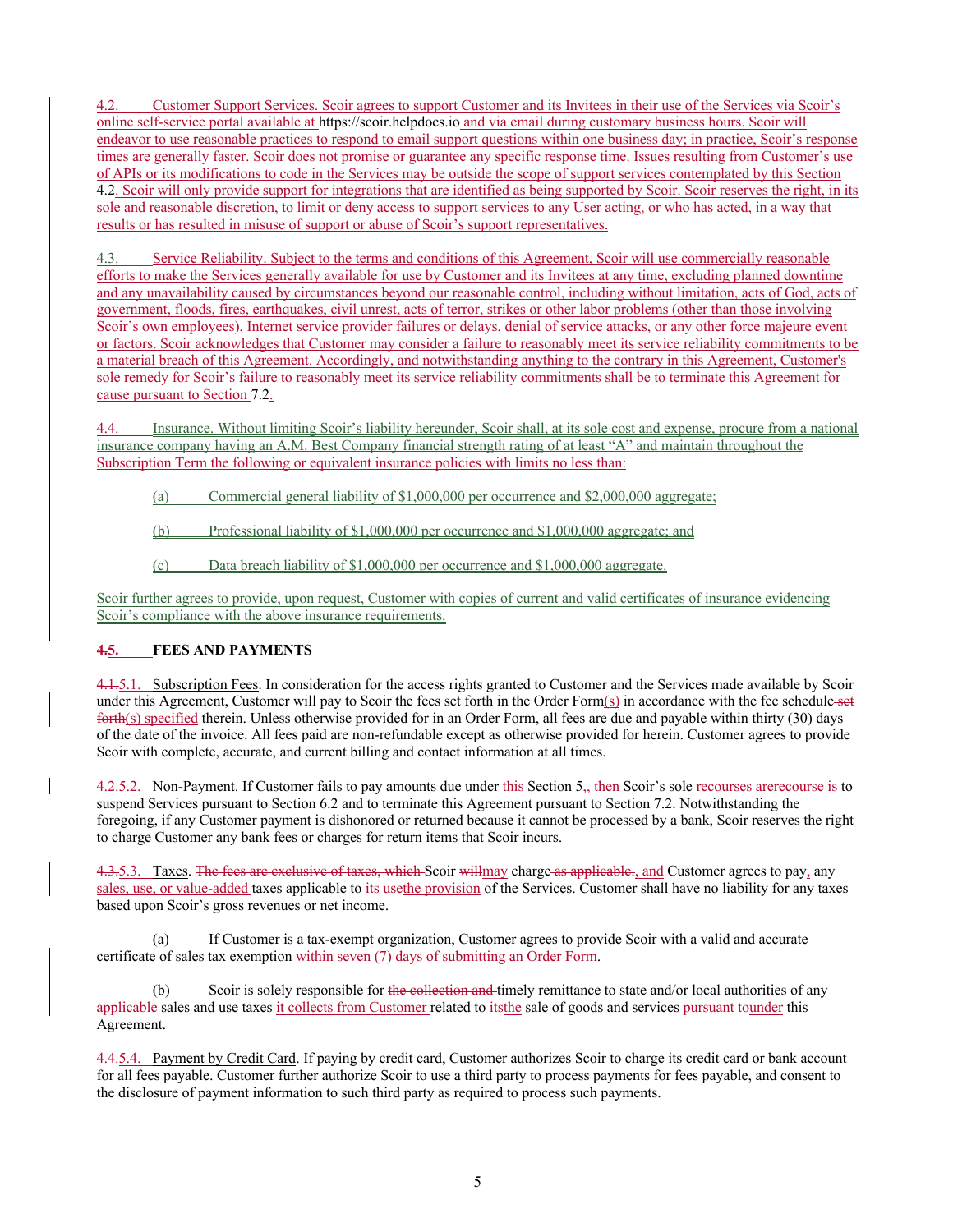4.5.5.5. Recordkeeping. Scoir shall maintain, in accordance with U.S. Generally Accepted Accounting Principles, records for all fees charged to Customer hereunder for a period of five (5) years following termination of this Agreement; and, during such five-year term, Customer and/or its designee may audit Scoir's records related to fees charged to Customer hereunder.

#### **5.6. SERVICE SUSPENSIONS**

5.1.6.1. Suspension for Prohibited Acts. Scoir may suspend any User's access to any or all Services without notice for use of the Services in a manner that Scoir deems, at its reasonable and sole discretion, to: (i) violate applicable local, state, or federal laws or regulations; or (ii) violate any restrictions of use contained in Section 3.8. If Scoir suspends a User's access pursuant to this Section 6.1, Scoir shall, as soon as commercially practical, provide Customer written notice describing the violation and, for violations capable of being resolved, Scoir shall endeavor to restore said User's access promptly after the cause of the violation has been resolved.

5.2.6.2. Suspension for Non-Payment. In the event that any fees due and payable hereunder remain unpaid for a period of fourteen (14) days or more after the due date specified on the corresponding invoice, Scoir may suspend Customer's (and its Invitees') access to any or all of the Services until such amounts are paid in full. Scoir will notify Customer at least fourteen (14) days before suspension.

5.3.6.3. Suspension for Present Harm. If Customer's website or use of the Service is (i) being subjected to denial-of-service attacks or other disruptive activity; (ii) being used to engage in denial-of-service attacks or other disruptive activity; (iii) creating a security vulnerability for the Services or others; or (iv) causing harm to Scoir or any Users, then Scoir may, with written electronic and telephonic notice to Customer, suspend all or any access to the Service. Scoir will try to limit the suspension to the affected portion of the Services and promptly resolve the issues causing the suspension.

## **6.7. SUBSCRIPTION TERM; TERMINATION**

6.1.7.1. Subscription Term. The Term This Agreement shall begincommence on the date of Customer's first acceptance hereof of an Order Form and shall continue for the period of time set forth in the Order Form , unless lawfully terminated sooner as permitted herein. This Agreement shall not, until the latest subscription period end date set forth in an Order Form. Notwithstanding the foregoing, the Subscription Term for Free Products shall begin on the date Customer first utilizes the Services related to such Free Products and automatically renew at the end on August 1st of the Term.each year.

6.2.7.2. Termination for Cause. Either party may terminate this Agreement for cause if the other party materially breaches any provision of this Agreement and such breach, if capable of being cured, is not cured within thirty (30) days of receiving written notice of such breach from the other party.

6.3.7.3. Post-Termination Rights. Upon any termination of this Agreement, all licenses, rights, and permissions granted to Customer hereunder will immediately terminate. If this Agreement is terminated by Customer pursuant to Section 7.2, Scoir will promptly refund Customer any prepaid fees relating to Customer's access and use of the Services after the effective date of termination. Within thirty (30) days after the effective date of termination of this Agreement, Scoir shall delete and permanently erase from the Website all Customer Information that it is not legally required to maintain and, upon written request from Customer, provide Customer with written certification of such deletion. Scoir shall not be liable for any costs, losses, damages, or liabilities arising out of or related to termination of this Agreement.

6.4.7.4. Surviving Provisions. Section 5 (Student Records), Section (Fees and Payments), Section 7.3 (Post-Termination Rights), Section 7.4 (Surviving Provisions), Section 8 (Proprietary Rights), Section 10 (Disclaimers; Limitation of Liability) and Sections  $12.2, 12.3$  to,  $12.9$ ,  $12.9$ ,  $12.10$ , and  $12.11$  (General Provisions) will survive any termination or expiration of this Agreement.

#### **7.8. PROPRIETARY RIGHTS**

7.1.8.1. Scoir Ownership. Scoir, or its licensors, owns all worldwide right, title, and interest (including all Intellectual Property Rights) in and to the Website, Services, Scoir Content, and software applications used to provide the Services. This Agreement does not convey any proprietary interest in or to any of Scoir's Intellectual Property Rights or rights of entitlement to the use thereof except as expressly set forth herein.

7.2.8.2. Customer Ownership. Customer owns all worldwide right, title, and interest (including all Intellectual Property Rights) in and to the Customer Information. Customer hereby grants Scoir a non-exclusive, limited right to, during the Term, use, copy, transmit, store, and back-up Customer Information for the purpose of providing the Services to Customer and as otherwise permitted by this Agreement.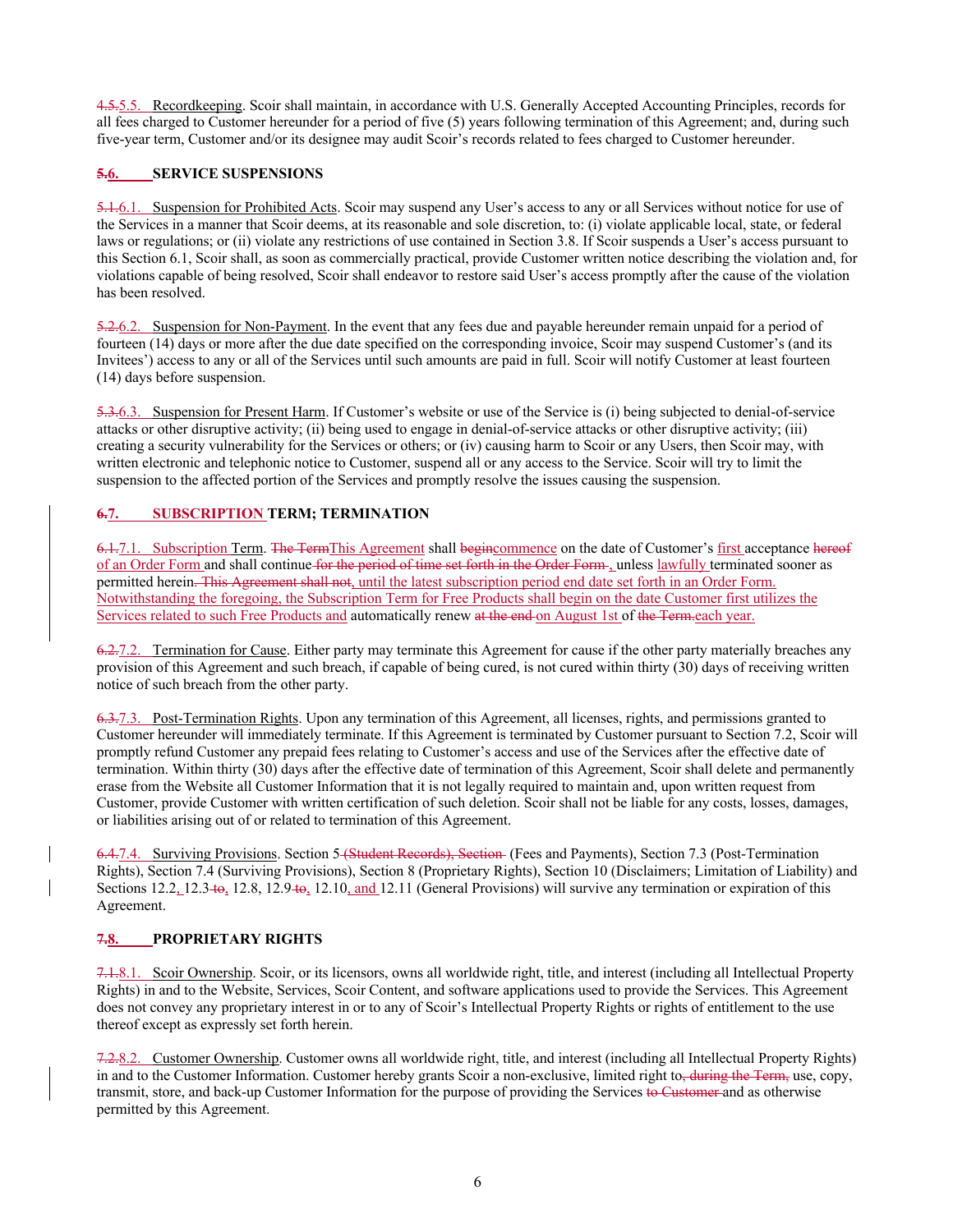7.3.8.3. User Feedback. Any feedback, comments and suggestions Customer or its Invitees may provide for improvements to the Services shall be deemed to have been given voluntarily and Scoir will be free to use, disclose, reproduce, license or otherwise distribute, and exploit such feedback as Scoir sees fit, entirely without obligation or restriction of any kind.

#### **8.9. INDEMNIFICATION**

8.1.9.1. Infringement Indemnification. Scoir shall indemnify, defend, protect, and hold harmless Customer, its affiliatesAffiliates, officers, directors, and employees, from and against any and all damages awarded by a court, arbitration, or settlement, including associated penalties, fines, and expenses arising out of or incurred by the Customer as a result of any actual or threatened claim alleging that the licensing, use, or other exploitation of the Services by Customer in accordance with the rights granted hereunder constitutes, under applicable laws of any jurisdiction within the United States of America, an infringement, dilution, or unauthorized use of any patent, copyright, trademark, or trade secret of any third-party. In the event that (i) some or all of the Services is held by a court of competent jurisdiction to infringe; (ii) an injunction is obtained against use of any material portion of the Services; or (iii) Customer believes in its good faith judgment that the Services is infringing, then Scoir shall promptly, at its sole option and expense, (a) procure for Customer the right to continue to use the infringing Services; (b) replace or modify the infringing Services to make its use non-infringing while being capable of performing essentially the same functions; or (c) require Customer to return or remove the infringing Services and cancel all rights thereto. If Scoir implements option (iii) above, then Customer may, at its option, terminate this Agreement, with immediate effect upon written notice to Scoir, and be entitled to recover all amounts paid by Customer during the Subscription Term that directly relate to the infringing Services.

8.2.9.2. Exclusions. Notwithstanding the foregoing, Scoir will have no obligation under this Section 9 or otherwise with respect to any infringement claim based upon (i) any use of the Services not in accordance with this Agreement; (ii) any use of the Services in combination with other products, equipment, software or data not supplied by Scoir; or (iii) any modification of the Services by any person other than Scoir or its authorized agents.

8.3.9.3. Obligations. Scoir's indemnifying obligations set forth above are expressly conditioned upon each of the following: (i) Customer will promptly notify Scoir in writing of any threatened or actual claim; (ii) Scoir will have sole control of the defense and settlement, if any, of any claim giving rise to the indemnity obligations herein; provided, however, that no settlement will be binding against Customer without Customer's prior written consent; and (iii) Customer will cooperate with Scoir to facilitate the defense and settlement, if any, of any claim.

8.4.9.4. Exclusive Remedy. This Section 9 states the entire liability of Scoir and the sole and exclusive remedy of Customer and any of its affiliatesAffiliates, officers, directors, and employees for infringement claims and actions related hereto.

#### **9.10. DISCLAIMERS; LIMITATION OF LIABILITY**

9.1.10.1. Disclaimer of Warranties. Customer's use of the Services is entirely at Customer's own risk. The Services are provided "AS IS" and on an "AS AVAILABLE" basis. TO THE MAXIMUM EXTENT PERMITTED BY APPLICABLE LAW, SCOIR DISCLAIMS ALL REPRESENTATIONS, WARRANTIES, AND CONDITIONS, WHETHER STATUTORY, EXPRESS OR IMPLIED, INCLUDING THOSE OF FITNESS FOR A PARTICULAR PURPOSE, MERCHANTABILITY, NON-INFRINGEMENT, OR THE ACCURACY, RELIABILITY, QUALITY OF ANY CONTENT, DATA, OR INFORMATION MADE AVAILABLE VIA THE SUBSCRIPTION SERVICES. EACH PARTY DISCLAIMS ALL LIABILITY AND INDEMNIFICATION OBLIGATIONS FOR ANY HARM OR DAMAGES CAUSED BY ANY THIRD-PARTY HOSTING PROVIDERS. SCOIR DOES NOT WARRANT THAT THE SUBSCRIPTION SERVICES WILL BE COMPLETELY SECURE, FREE FROM BUGS, VIRUSES, INTERRUPTION, ERRORS, THEFT OR DESTRUCTION.

9.2.10.2. No Indirect Damages. TO THE EXTENT PERMITTED BY LAW, IN NO EVENT SHALL EITHER PARTY OR ITS AFFILIATES HAVE ANY LIABILITY ARISING OUT OF OR RELATED TO THIS AGREEMENT FOR ANY LOSS OF PROFITS, REVENUE, GOODWILL, OR BUSINESS OPPORTUNITY, OR FOR ANY INDIRECT, SPECIAL, INCIDENTAL, CONSEQUENTIAL, COVER, OR PUNITIVE DAMAGES, WHETHER AN ACTION IS IN CONTRACT OR TORT AND REGARDLESS OF THE THEORY OF LIABILITY, EVEN IF A PARTY OR ITS AFFILIATES HAVE BEEN ADVISED OF THE POSSIBILITY OF SUCH DAMAGES OR IF A PARTY'S OR ITS AFFILIATES' REMEDY OTHERWISE FAILS OF ITS ESSENTIAL PURPOSE. THE FOREGOING DISCLAIMER WILL NOT APPLY TO THE EXTENT PROHIBITED BY LAW.

9.3.10.3. Limitation of Liability. EXCEPT FOR CUSTOMER'S LIABILITY FOR THE PAYMENT OF FEES, SCOIR'S INDEMNIFICATION OBLIGATIONS IN SECTION 9, AND EITHER PARTY'S VIOLATION OF INTELLECTUAL PROPERTY RIGHTS, IF, NOTWITHSTANDING THE OTHER TERMS OF THIS AGREEMENT, EITHER PARTY OR ITS AFFILIATES IS DETERMINED TO HAVE ANY LIABILITY TO THE OTHER PARTY, ITS AFFILIATES OR ANY THIRD PARTY, THE PARTIES AGREE THAT, TO THE EXTENT PERMITTED BY LAW, THE AGGREGATE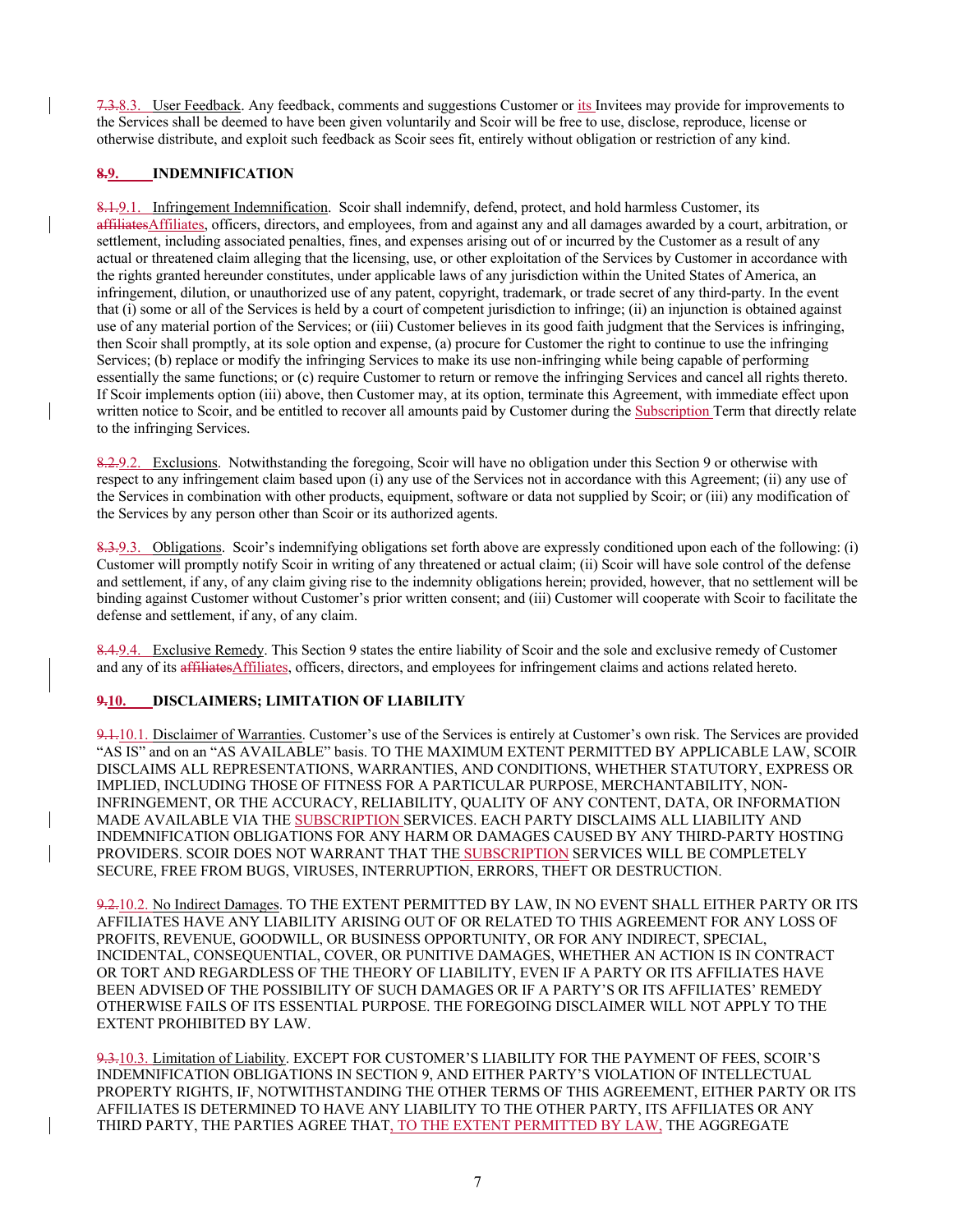LIABILITY OF A PARTY AND ITS AFFILIATES WILL BE LIMITED TO A SUM EQUAL TO THE GREATER OF (A) TOTAL AMOUNTS PAID OR PAYABLE BY CUSTOMER FOR THE SUBSCRIPTION SERVICES IN THE TWELVE-MONTH PERIOD PRECEDING THE EVENT GIVING RISE TO A CLAIM AND (B) ONE HUNDRED U.S. DOLLARS. THE FOREGOING LIMITATION WILL APPLY WHETHER AN ACTION IS IN CONTRACT OR TORT AND REGARDLESS OF THE THEORY OF LIABILITY BUT WILL NOT LIMIT CUSTOMER'S PAYMENT OBLIGATIONS SET FORTH HEREIN.

9.4.10.4. Third Party Products. SCOIR AND ITS AFFILIATES DISCLAIM ALL LIABILITY WITH RESPECT TO THIRD-PARTY PRODUCTS MADE AVAILABLE THROUGH THE SUBSCRIPTION SERVICES. OUR LICENSORS SHALL HAVE NO LIABILITY OF ANY KIND UNDER THIS AGREEMENT.

9.5.10.5. Agreement to Liability Limit. CUSTOMER UNDERSTANDS AND AGREES THAT ABSENT ITS AGREEMENT TO THIS LIMITATION OF LIABILITY, SCOIR WOULD NOT PROVIDE THE SUBSCRIPTION SERVICES TO CUSTOMER.

9.6.10.6. Exceptions. EXCLUSIONS AND LIMITATIONS SET FORTH IN THIS SECTION 10 WILL NOT APPLY TO CLAIMS AND DAMAGES RESULTING FROM A PARTY'S GROSS NEGLIGENCE OR WILLFUL MISCONDUCT.

#### **11. REGULATORY ACKNOWLEDGEMENTS**

**10.1. GENERAL PROVISIONS**

3.3. Publicity. Customer hereby grants Scoir the limited right to display, in accordance with Customer's published trademark usage guidelines (if any), Customer's name and logo on Seoir's digital properties this permission at any time by completing and submitting a "Publicity Restrictions" form located at . Customer permission to display, in accordance with Scoir's published trademark usage guidelines, Scoir's name to the Website on Customer websites and other materials as Customer may reasonably deem appro Services. The rights granted under this Section shall expire upon termination of this Agreement.

 $3.4.$  No Ageney. For the avoidance of doubt, each of Scoir and Customer are entering into this Agreement not as agent for any other company. Subject to any permitted Assignment under Section , the obligations owed by Scoir under this Agreement shall be owed to Customer solely by Scoir and the obligations owed by Customer under this Agreement shall be owed solely to Scoir.

10.1.1.1. Relationship of the Parties. Scoir is an independent contractor to Customer. partnership, franchise, joint venture, agency, fiduciary or employment relationship between the parties.

10.2.1.1. No Third-Party Beneficiaries. There are no third-party beneficiaries under this Agreement.

10.3.11.1. Contract for Services. This Agreement is a contract for the provision of services and not a contract for the sale of goods. The provisions of the Uniform Commercial Code (UCC), the Uniform Computer Information Transaction Act  $\overline{(UCHA)}$ , or any substantially similar legislation as may be enacted, shall not apply to this Agreement. If Customer is located outside of the territory of the United States, the parties agree that the United Nations Convention on Contracts for the International Sale of Goods shall not govern this Agreement or the rights and obligations of the parties under this Agreement.

11.2. HIPPA; FISMA; GLBA. Customer acknowledges that the Services are not intended to comply with industry-specific regulations such as the Health Insurance Portability and Accountability Act (HIPAA), the Federal Information Security Management Act (FISMA), or the Gramm-Leach-Bliley Act (GLBA). Customer agrees that it will not use the Services in a manner that would violate such laws.

10.4.11.3. Covered Telecommunications Equipment or Services. Scoir shall not provide "covered telecommunications equipment or services" (as defined in FAR 52.204-25) to Customer in the performance of this Agreement. Scoir represents that: (i) it does not use covered telecommunications equipment or services; and (ii) it does not knowingly use any equipment, system, or service that uses covered telecommunications equipment or services.

10.5.11.4. IRCA Compliance. Scoir represents and warrants that it does not and shall not knowingly utilize, directly or indirectly, the services of an illegal immigrant in the United States in the performance of this Agreement; and that it shall comply with the requirements of the U.S. Immigration Reform and Control Act, 8 U.S.C. § 1324a, as amended, and its successors, if any, regarding the screening, hiring, and employment of all labor forces used in connection with its provision of the Services.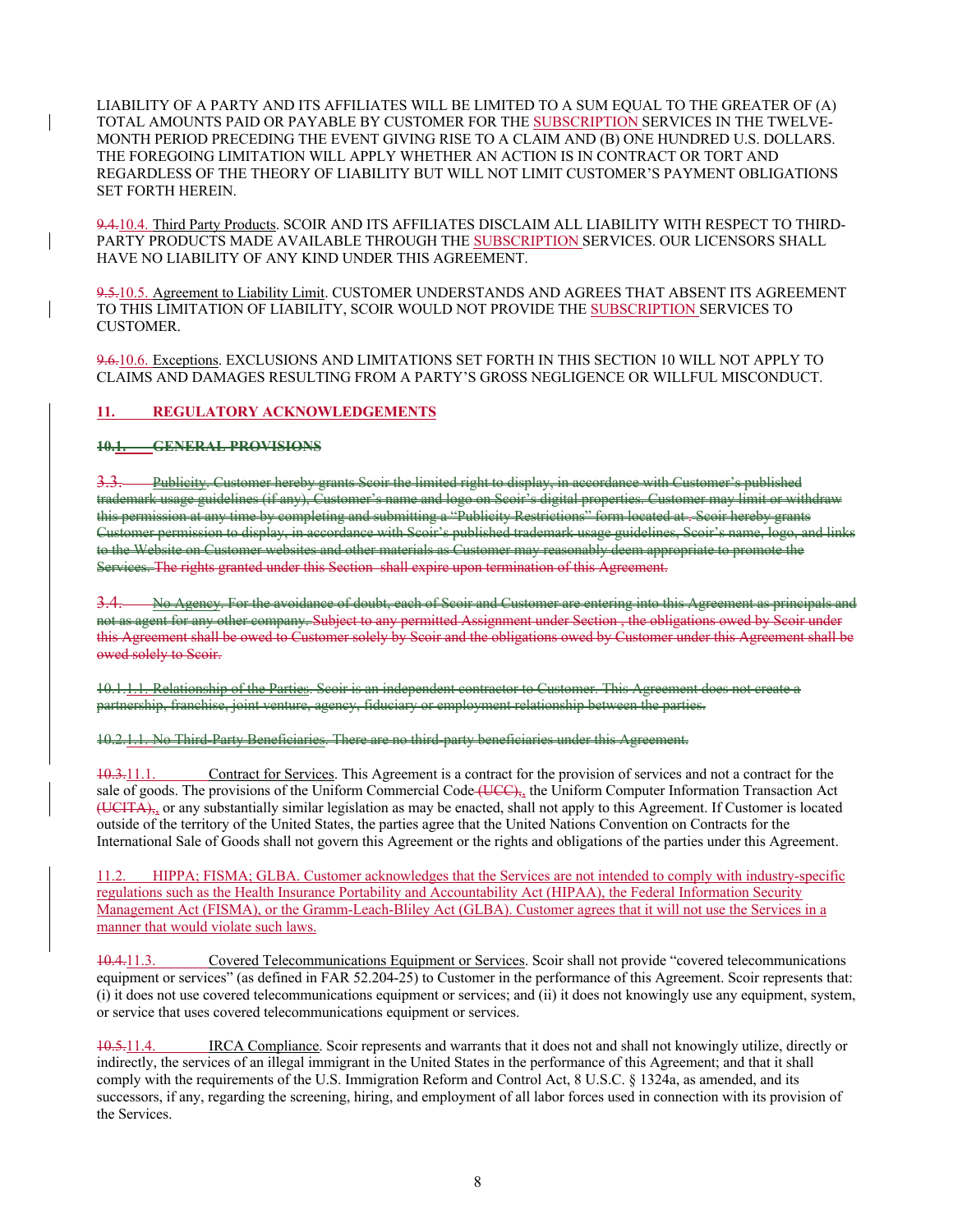10.6.11.5. OFAC; Prohibited Transactions. Neither Scoir nor any of its Affiliates nor, to the knowledge of Scoir, any director, officer, agent, employee, or person acting on behalf of Scoir or any of its Affiliates, is currently subject to any U.S. sanctions administered by the Office of Foreign Assets Control of the U.S. Treasury Department; and Scoir will, at all times during the continuance of this Agreement, comply with the Iranian Transactions and Sanctions Regulation, 31 CFR § 560.201, et seq.

11.6. Equal Opportunity. Scoir warrants that, in compliance with Titles VI and VII of the Civil Rights Act of 1964, Executive Order 13988, and other federal laws and regulations, it does not and, during the continuance of this Agreement, shall not discriminate on the basis of race, ethnicity, national origin, sex, gender, sexual orientation, gender identity, age, religion, disability, or veteran status in any of its policies, practices, or procedures.

### **12. GENERAL PROVISIONS**

12.1. Publicity. Customer hereby grants Scoir the limited right to display, in accordance with Customer's published trademark usage guidelines (if any), Customer's name and logo on Scoir's digital properties. Customer may limit or withdraw this permission at any time by completing and submitting a "Publicity Restrictions" form located at **www.scoir.com/publicityrestrictions**. Scoir hereby grants Customer permission to display, in accordance with Scoir's published trademark usage guidelines, Scoir's name, logo, and links to the Website on Customer websites and other materials as Customer may reasonably deem appropriate to promote the Services. The rights granted under this Section 12.1 shall expire upon termination of this Agreement.

12.2. Governing Law and Jurisdiction. This Agreement shall be interpreted, governed, and construed in accordance with the laws of the state where Customer is principally located; provided, however, that, if Customer is principally located outside the United States of America, then this Agreement shall be interpreted, governed, and construed in accordance with the laws of the State of Delaware. The parties hereby agree, to the extent not barred by immunity, that any dispute may be heard by any state or federal court located within the capital city or principal city of such state, and the Parties hereby consent to the personal jurisdiction and exclusive venue of such courts.

10.7.12.3. Compliance with Laws. Each of Scoir and Customer shall comply with all applicable U.S. federal, state, and local laws and regulations and nothing in this Agreement shall (i) require or be construed to require either party to violate such provisions of law, or (ii) subject either party to liability or render either party in breach of this Agreement for adhering to such provisions of law. If this Agreement or either party's performance under it causes, creates, or involves a violation of law, rule, order, or regulation, or threatens to do so, or interferes with Customer's non-profit status, rights, or privileges, then Customer may terminate this Agreement without liability.

12.4. Relationship of the Parties. Scoir is an independent contractor to Customer. This Agreement does not create a partnership, franchise, joint venture, agency, fiduciary or employment relationship between the parties.

12.5. No Agency. For the avoidance of doubt, each of Scoir and Customer are entering into this Agreement as principals and not as agent for any other company. Subject to any permitted Assignment under Section 1.1, the obligations owed by Scoir under this Agreement shall be owed to Customer solely by Scoir and the obligations owed by Customer under this Agreement shall be owed solely to Scoir.

12.6. No Third-Party Beneficiaries. There are no third-party beneficiaries under this Agreement.

10.8.1.1. Authority. Each party represents to the other that it has full power and authority to enter into this is binding upon such party and enforceable in accordance with its terms. Customer further represents that it has the authority to procure its Affiliates' compliance with the terms of this Agreement.

10.9.1.1. Governing Law. This Agreement shall be interpreted, governed, and construed in accordance with the laws of the state where Customer is principally located; provided, however, that, if Customer is principally located outside the United States of America, then this Agreement shall be interpreted, governed, and construed in accordance with the laws of the State of Delaware. The parties hereby agree, to the extent not barred by immunity, that any dispute may be heard by any state or federal court located within the capital city or principal city of such state, and the Parties hereby consent to the personal jurisdiction and exclusive venue of such courts.

10.10.1.1. Entire Agreement; Amendments. This Agreement, including all Order Forms hereunder and any subsequent modifications hereto, is the entire agreement between Customer and Scoir regarding Customer's use of Services and it supersedes all prior and contemporaneous agreements, proposals or representations, written or oral, concerning its subject matter. This Agreement may be amended and the observance of any provision of this Agreement may be waived only with the signed written consent of both parties. Neither failure nor delay on the part of any party in exercising any right, power, or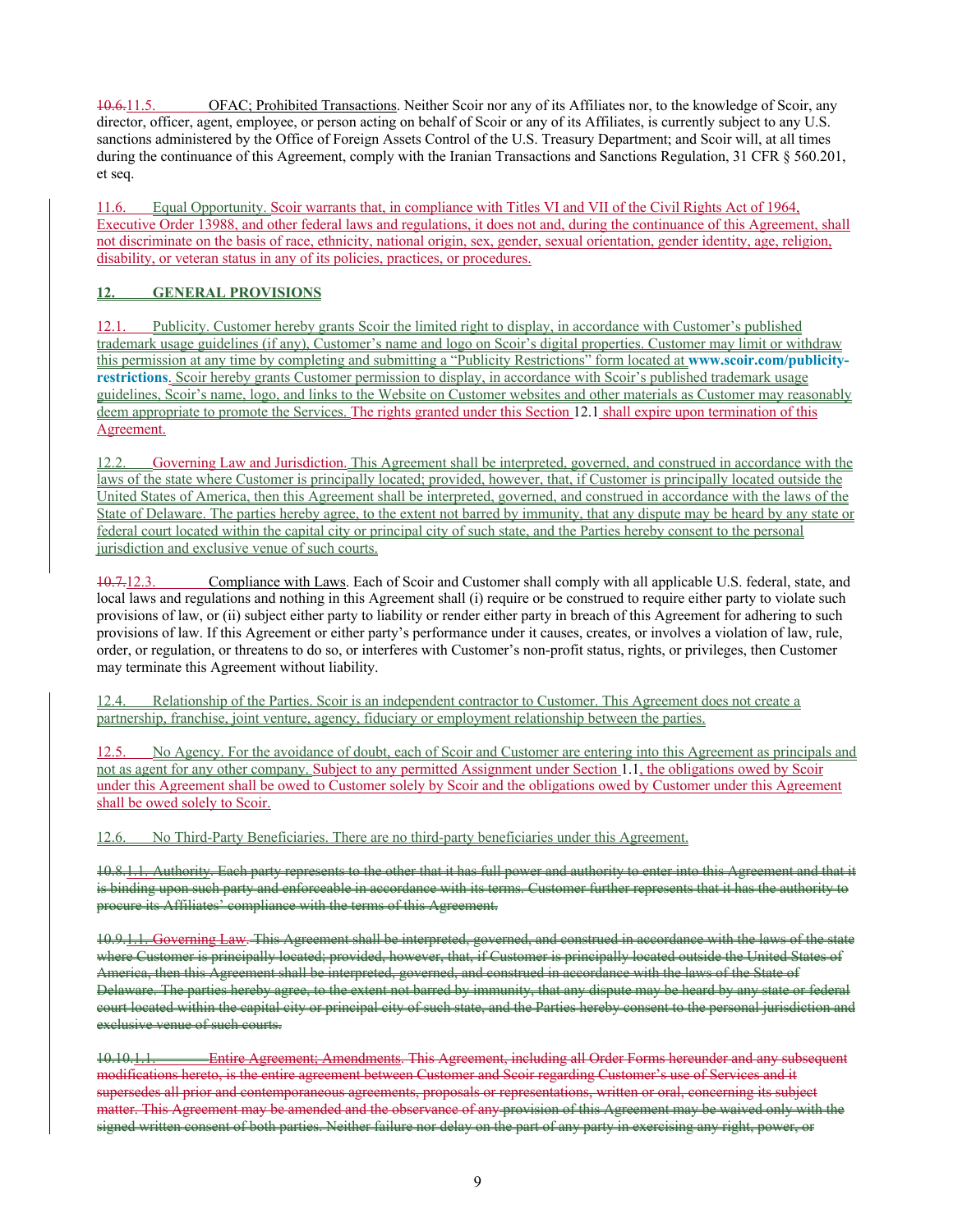privilege hereunder shall operate as a waiver of such right, nor shall any single or partial exercise of any such right, po privilege preclude any further exercise thereof or the exercise of any other right, power, or privilege.

10.11.12.7. Assignment. Neither party may assign any of its rights or obligations hereunder, whether by operation of law or otherwise, without the other party's prior written consent (not to be unreasonably withheld); provided, however, that either party may assign this Agreement in its entirety (together with all Order Forms), without the other party's consent in connection with a merger, acquisition, corporate reorganization, or sale of all or substantially all  $\epsilon$ -its assets. Subject to the foregoing, this Agreement will bind and inure to the benefit of the parties, their respective successors and permitted assigns.

Notice. Except for the service of legal documents required to be delivered in physical form, the parties agree to use email to satisfy required or permitted written approvals, notices, and consents under this Agreement. Scoir will provide all notices to Customer by sending an email to Customer's identified account owner. Customer shall provide all notices to Scoir by sending an email to **legal-notices@scoir.com**. Email notices will be treated as received when sent.

10.12.12.9. Waiver. No delay or omission of a party to exercise any right hereunder shall be construed as a waiver of any such right and such. Each party reserves the right to may exercise its rights granted herein at any such right from time to time, as often as may be deemed expedient.

10.13.12.10. Severability. Any provision of this Agreement that is prohibited or unenforceable in any jurisdiction shall, as to such jurisdiction, be ineffective to the extent of such prohibition or unenforceability without invalidating the remaining provisions of this Agreement, and any such prohibition or unenforceability in any jurisdiction shall not invalidate or render unenforceable such provision in any other jurisdiction. Notwithstanding the foregoing, if such provision could be more narrowly drawn so as not to be prohibited or unenforceable in such jurisdiction while, at the same time, maintaining the intent of the parties, it shall, as to such jurisdiction, be so narrowly drawn without invalidating the remaining provisions of this Agreement or affecting the validity or enforceability of such provision in any other jurisdiction.

12.11. Entire Agreement. This Agreement, including all schedules and Order Forms and lawful modifications hereto, constitutes the entire agreement between Customer and Scoir regarding Customer's use of Services and it supersedes all prior and contemporaneous agreements, proposals or representations, written or oral, concerning its subject matter. Any provision of this Agreement may be waived only with the signed written consent of both parties. Neither failure nor delay on the part of any party in exercising any right, power, or privilege hereunder shall operate as a waiver of such right, nor shall any single or partial exercise of any such right, power, or privilege preclude any further exercise thereof or the exercise of any other right, power, or privilege.

10.14.12.12. Public Inspection of Agreement. Scoir acknowledges and agrees that this Agreement and all documents Scoir provides Customer as required herein, may, if and to the extent deemed public records under applicable law, be public records and may at all times be subject to public inspection.

Email Notices. Except for the service of legal documents required to be delivered in physical form, the parties use email to satisfy required or permitted written approvals, notices, and consents under this Agreement. Scoir will provide all notices to Customer by sending an email to Customer's identified account administrator. Customer shall provide all notices to Scoir by sending an email to . Each notice will be treated as received when the email is sent.

10.15.12.13. Electronic Signatures. Each of the parties consents to the use of electronic signatures as valid execution and delivery of this Agreement and any other document relating thereto.

3.6. Counterparts. This Agreement may be executed in any number of identical counterparts. If so executed, each of such counterparts shall constitute this Agreement. In proving this Agreement, it shall not be necessary to produce or account for more than one such counterpart.

12.14. *# # # # #*Authority. Each party represents to the other that it has full power and authority to enter into this Agreement and that it is binding upon such party and enforceable in accordance with its terms. Customer further represents that it has the authority to procure its Affiliates' compliance with the terms of this Agreement.

#### # # # # #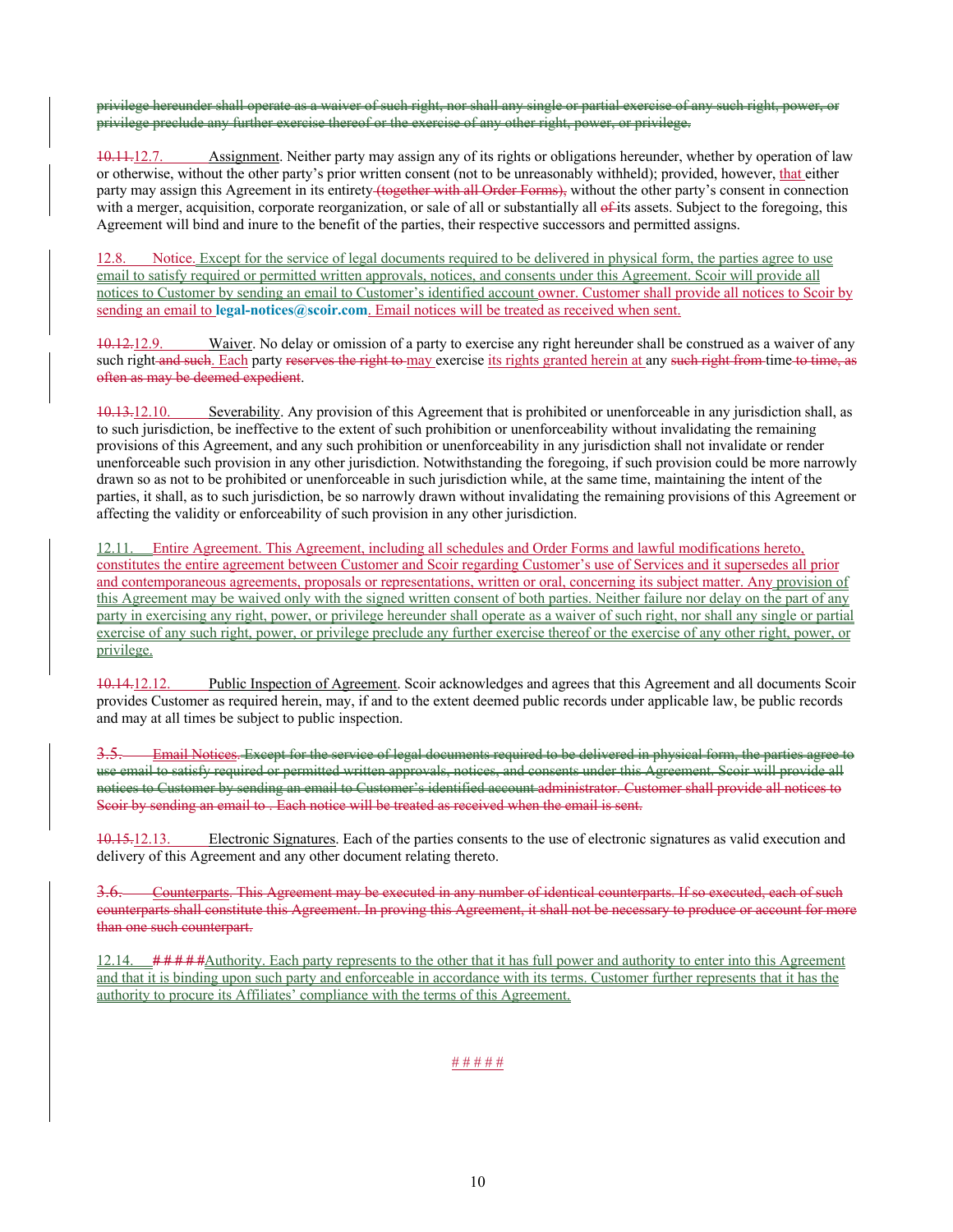## **SCHEDULE 1**

### **PRODUCTS AND PRODUCT-SPECIFIC TERMS**

This Schedule 1 to the College Terms of Service identifies the Products to which Customer may subscribe pursuant to an Order From and the additional terms and conditions that apply to Customer's subscription and use of such Products. The Products covered herein are:

- (a) Profile Management
- (b) Receive Docs
- (c) Visits
- (d) Content Personalization
- (e) In-App Messaging
- (f) CRM Match
- (g) Unified Messaging
- (h) Application Integration

## **1. Profile Management**

1.1. Product Description. "Profile Management" enables Customer to publish to the Website certain non-confidential institutional information comprising a "school profile," which may include but is not limited to content and data about its student body enrollment, academic programs, student services, financial aid practices, admissions process, application rounds and due dates, and application material requirements. Content and data that Customer provides as part of the Profile Management services shall be deemed Customer Information.

1.2. Use Authorization. By inputting Customer Information into the Website, Customer or its Invitees represents that it has procured the necessary consents, notices, and permissions required for Scoir to receive and publish such Customer Information.

Accuracy of Information. Customer is solely responsible for the accuracy, quality, and legality of Customer Information. Customer warrants that the institutional information it publishes on the Website is, to the best of its knowledge, accurate in all material respects at the time it is provided and that it is consistent in all material respects with similar information reported to the U.S. Department of Education and/or published on its own digital properties.

1.4. Maintenance Obligations. Customer acknowledges that it is solely responsible for periodically reviewing and updating the institutional information it publishes on the Website.

## **2. Receive Docs**

2.1. Product Description. "Receive Docs" enables Customer to streamline the application process for students and their counselors by electronically receiving application-related Student Records, such as transcripts, letters of recommendation, secondary school reports, and early decision agreements, from an educational agency or institution.

2.2. FERPA Compliance. In the event that an educational agency or institution uploads or inputs into the Website any Student Records protected by The Family Educational Rights and Privacy Act of 1974 (FERPA), Scoir shall ensure, where applicable, that such educational agency or institution designates Scoir as a "School Official" pursuant to 34 CFR  $\S99.31(a)(1)(i)(B)$  and that, in providing the Services, Scoir has a "legitimate educational interest" pursuant to 34 CFR §99.7(a)(3)(iii).

2.3. Confidentiality of Student Records. If Customer subscribes to Receive Docs as part of its Services, Customer acknowledges that the disclosure of Student Records, including all Personally Identifiable Information contained therein, is related to a User's application for enrollment pursuant to 34 CFR §99.31(a)(2). Customer represents and warrants that Customer and, if Customer provides any third-party access to Student Records, each of its designees will comply fully with the provisions of 34 CFR §99, to the extent applicable, in storing and safeguarding all Student Records it receives via the Services.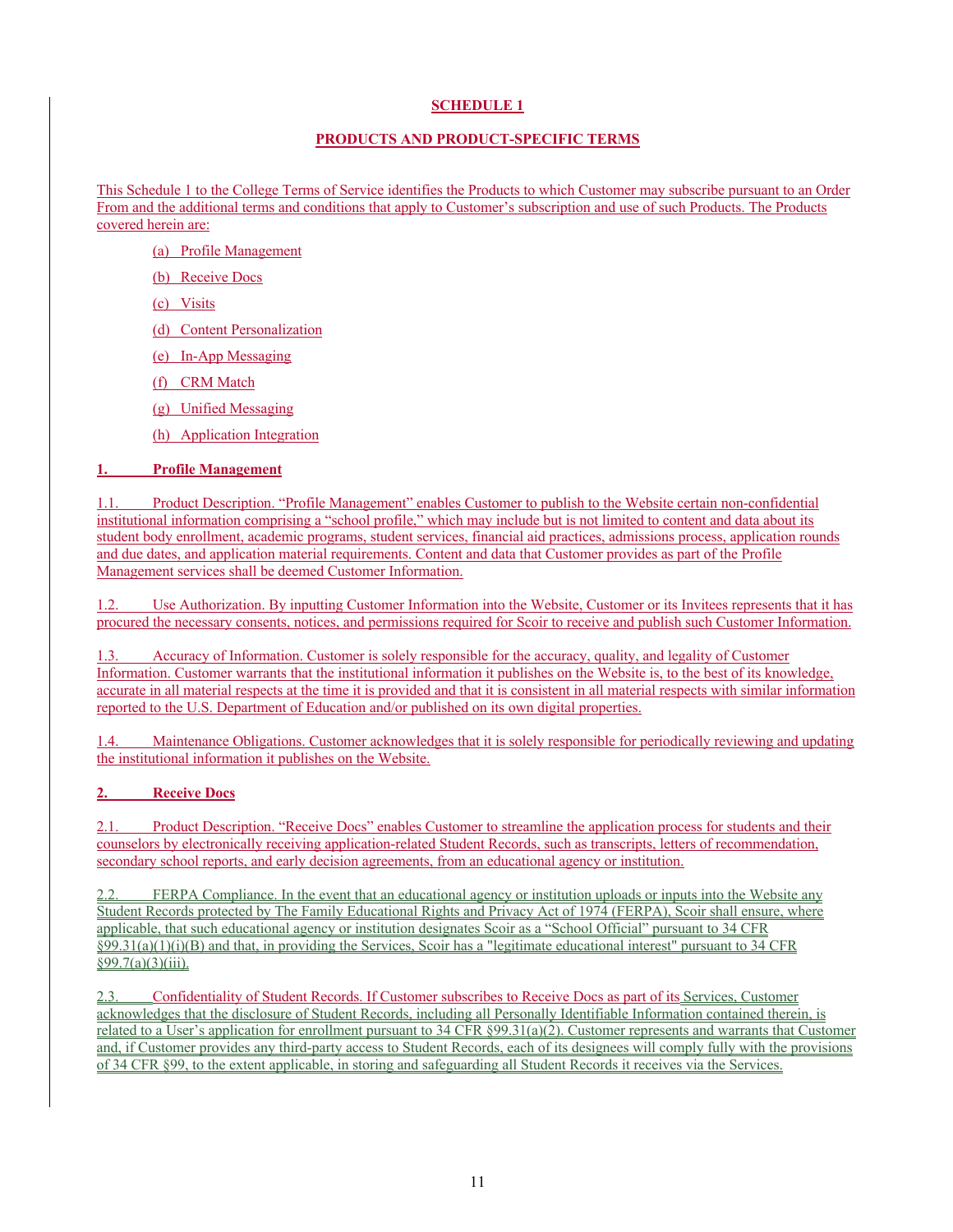# **3. Visits**

3.1. Product Description. "Visits" enables Customer to identify high schools with students demonstrating interest in their institution, to communicate with registered visit attendees and their high school counselors, and to plan and schedule both inperson and virtual visits to high schools.

3.2. Compliance with Laws and Regulations. Customer acknowledges that its subscription to Visits and its use thereof may subject it and its Invitees to laws and regulations concerning safe interactions with minors. Customer further acknowledges that it and the educational agencies or institutions with which it may schedule a visit shall be wholly responsible for ensuring Customer's compliance with any such laws and regulations.

# **4. Content Personalization**

4.1. Product Description. "Content Personalization" enables Customer to attract more prospective applicants by creating and/or repurposing existing digital content and media, including, without limitation, the promotion of virtual information sessions, that is displayed to Users based on a match between their expressed preferences or attributes and the subject matter of such digital content and media.

4.2. Accuracy of Information. Digital content and media provided for Content Personalization shall be considered Customer Information. Customer is solely responsible for the accuracy, quality, and legality of Customer Information. Customer warrants that the institutional information it publishes on the Website is, to the best of its knowledge, accurate in all material respects at the time it is provided.

# **5. In-App Messaging**

5.1. Product Description. "In-App Messaging" enables Customer to convert more students who demonstrate interest in their institution by sending student Users and/or their parents and guardians highly personalized and contextualized messages that Customer creates and delivers via the Website utilizing a broad range of segmentation parameters and event-based triggers.

5.2. Acceptable Use. Customer agrees only to use the In-App Messaging services for lawful, appropriate, and legitimate purposes. Customer must not use the In-App Messaging services for posting or disseminating any material that is defamatory, libelous, or unrelated to the intended purpose of the Services.

## **6. CRM Match**

6.1. Product Description. "CRM Match" enables Customer to match electronic records, and synchronize non-Personally Identifiable Information, of student Users with information contained in Customer's customer relationship management system (sometimes referred to as an enrollment management system or information management system). CRM Match allows Customer to, among other things, quantify the number of "stealth students", identify "first source" attribution of student prospects, and track "channel conversion" performance metrics.

(a) As used above, the term "stealth students" means those student Users who have expressed an interest in Customer via the Website but who are not associated with a record in Customer's own customer relationship management system; the term "first source" means the channel that first identifies a student prospect to Customer; and the term "channel conversion" means those data that measure the progression of a prospect from the moment of inquiry to the commitment of enrollment.

6.2. Required Integrations. CRM Match requires Customer to utilize and maintain a working bi-directional technological integration between the Website and its customer relationship management system (sometimes referred to as an enrollment management system or information management system). Scoir has no obligations or liability to Customer for software developed or employed by Customer to enable such bi-directional integration.

## **7. Unified Messaging**

7.1. Product Description. "Unified Messaging" enables Customer to manage the consistency of its communication initiatives to student prospects by creating, sending, and tracking messages to student Users on the Website utilizing the user interface of its own customer relationship management system (sometimes referred to as an enrollment management system or information management system).

7.2. Required Products. Customer's subscription to and use of Unified Messaging requires an active subscription to CRM Match services.